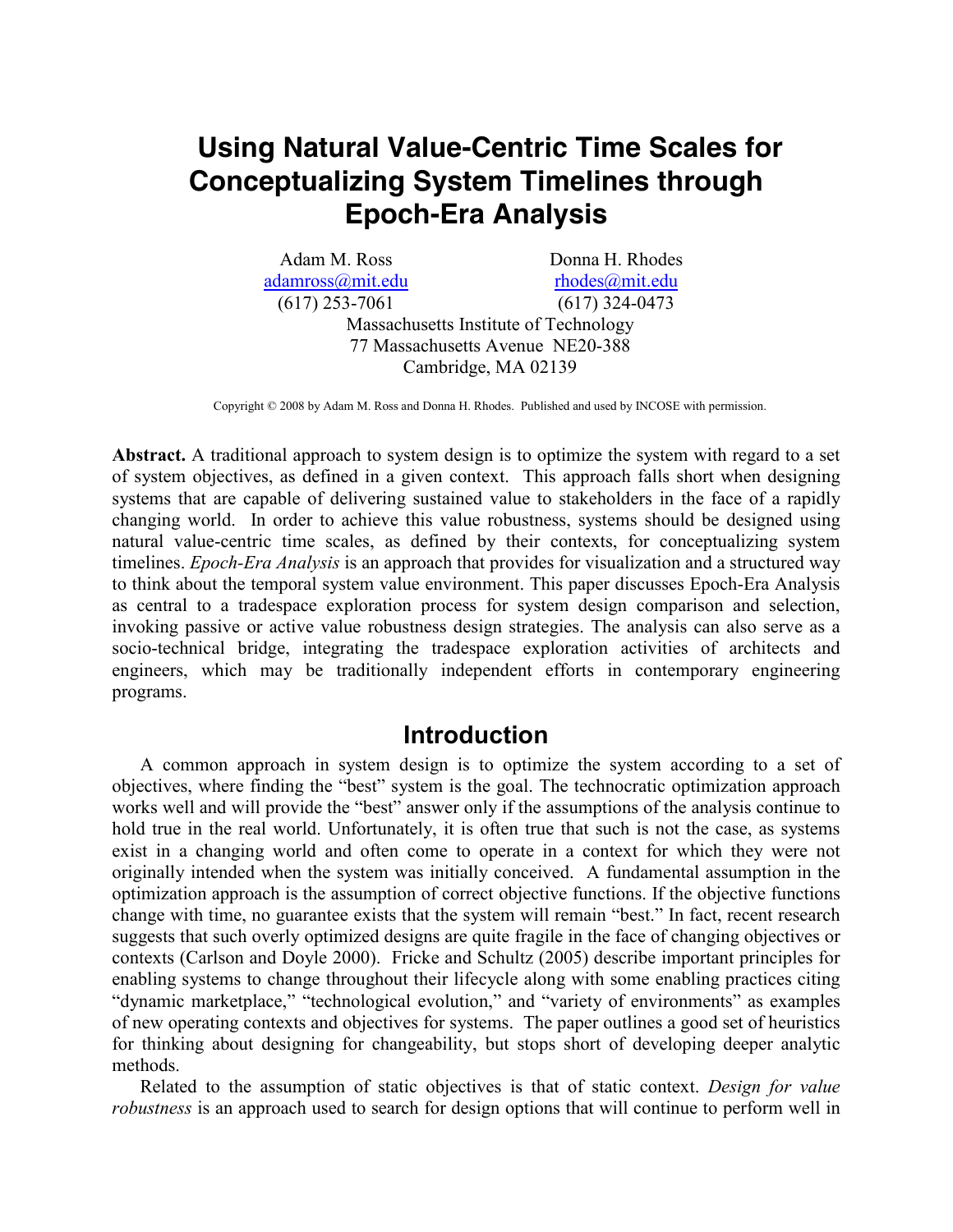the face of changing operational environments and a dynamic context (Ross 2006). Value, in this sense, is a moving measure of success as defined individually by system stakeholders. "Best" designs create the most value in the minds of stakeholders over time. The system context, in the broader sense, includes not only its operational environment, but also stakeholder sets, the expectations of the system, the resources available to the system, the competition for the system, and any other exogenous factors that affect the perceived value of the system. Beyond consideration of the technical performance environment, many of these factors are not typically considered during an optimization exercise, though they may significantly affect the perceived value of the system. An example of such a dangerous omission in the dynamic context is a technical optimization of a satellite-based communication system, ignoring terrestrial-based competition, such as the fate suffered by the Iridium and Globalstar systems.

Successfully realizing the *design for value robustness* approach depends upon moving beyond traditional systems engineering and optimization practices, and invoking an enriched understanding of the temporal view of systems. This includes the incorporation of a dynamic perspective into the engineering practice, accommodating for differences in decisional and experienced value in decision making, and ensuring that tradespace exploration adequately considers the system's external context. This approach can be realized through the use of natural value-centric time scales for conceptualizing system timelines. Natural value-centric time scales, mean temporal periods that are defined by their contexts, somewhat analogous to how historical or geologic epochs are defined by the cultural or environmental shifts within the era.

Whereas traditional systems engineering involves early phase tradespace exploration followed by sequential development, operation, and maintenance of a system, many modern systems demand an advanced systems engineering practice. In this case, tradespace exploration becomes a periodic activity throughout the system lifespan, often much longer than in previous systems, and is driven by the need to adapt the system for rapidly changing technologies, responsiveness paradigms, and participation in a system of systems endeavor. Three important considerations that inform the conceptualization of system timelines and an associated dynamic tradespace exploration approach include: (1) a static versus dynamic perspective; (2) decisional versus experienced value; and (3) parameterization of the tradespace.

#### Static versus Dynamic System Perspective

To understand the temporality of systems, one needs to distinguish between the static and dynamic system perspectives. The classical design approach is rooted in a static perspective, where the system is assumed to exist within a fixed context with well-defined goals and requirements. Given the recognition that modern complex systems will inevitably violate the static perspective assumptions, a dynamic systems perspective becomes more appropriate.

To first order, time can be incorporated into dynamic perspectives by considering the world to be similar to a movie composed of a series of static frames run in quick succession. The snapshot interpretation allows for a simple extension of static analysis techniques and perspectives. Figure 1 shows the relationship between the static and dynamic perspectives.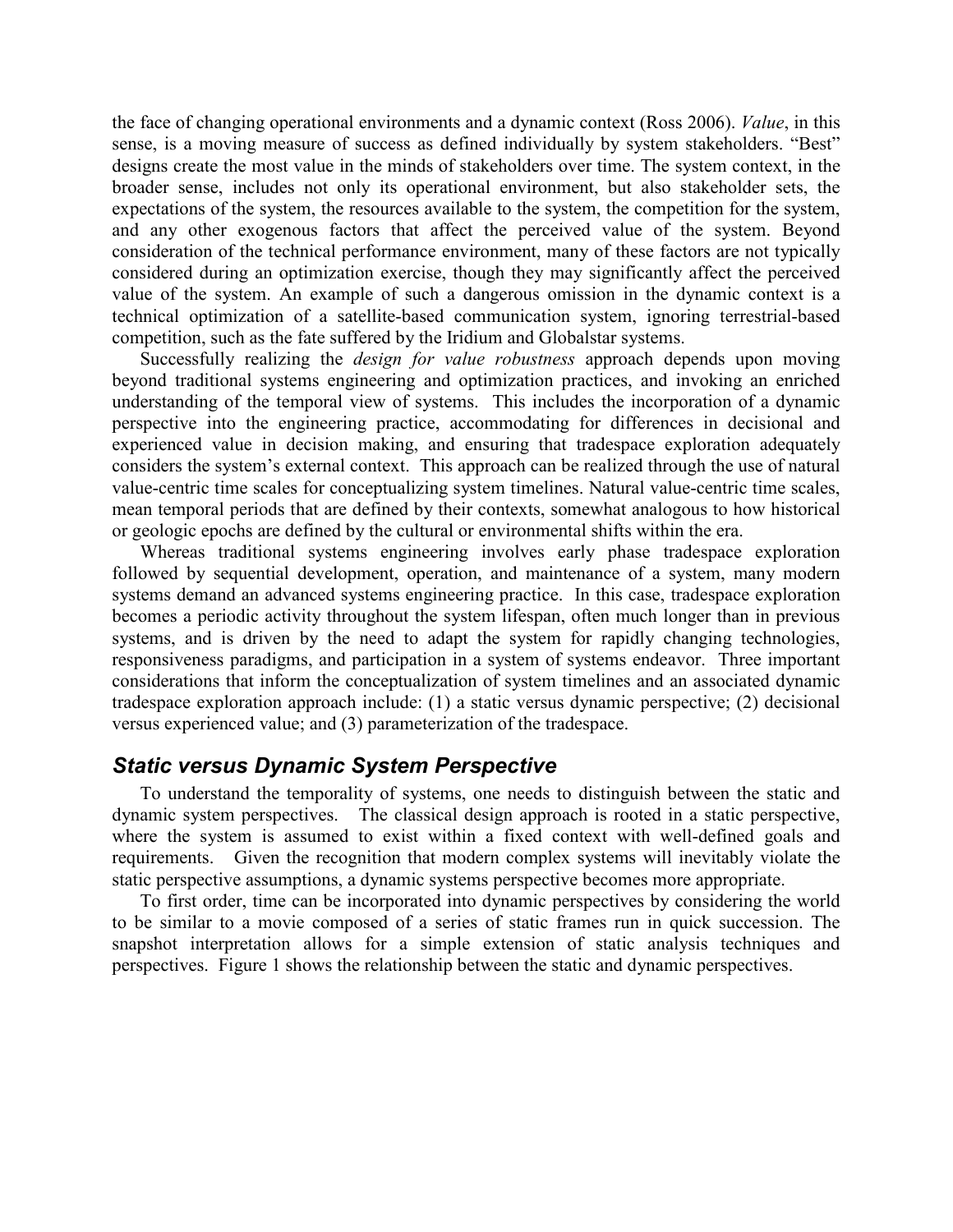

Figure 1. Time as a series of static snapshots.

Continuity of states across the boundary of the frames ensures coherent stringing of the static snapshots. In the limit each frame's duration approaches zero, the analysis becomes continuously dynamic. Wrapping time into the perspective of system development depicts the forces of value over time, which is an important consideration in trades and decision making. At any point in time, value is shaped by the many unique factors that define the system context in that period.

### Decisional versus Experienced Value in Decision Making

Decision making is often seen from a static perspective, but in fact individuals are free to change their mind, and rightly so, given new information in a dynamic world. Therefore, it is important for designers to understand how decisional value changes over time, and to incorporate this knowledge into the design process. When confronted with a decision, a decision maker perceives his options through a "decisional" value lens, that is, from an envisioned experience rather than an actual one. Once the decision maker interacts with the system in use, the decision maker perceives his choice through an "experienced" value lens. These two lenses are not the same. In many development projects, the designers may use prototypes, mock-ups, and experiments to try to emulate the real experience, which is helpful. However, only use of the system in an operational context will result in actual "experienced" value.

Figure 2 below depicts the relationship between *decisional* and *experienced* value in relation to system design decisions in a dynamic context. Experienced value corresponds to the original Bentham meaning of utility (Bentham 1987) as relating to pleasure and pain, as opposed to more modern interpretations as a decision metric, which corresponds to decisional value. Remembered value is the recall of experienced value and typically informs the decisional value for a decision maker. Kahneman (2000) describes experiments and discusses motivations for these types of values, which he calls "utilities.".

A simple example of these two perspectives is a dilemma that confronts restaurant patrons on a daily basis. The patron reading the menu selects from the options using *decisional* value, which is an expectation of the experience with the ultimate choice. Upon eating the selected meal, the patron might realize that 'his eyes were too big' or find that the meal was not prepared to his taste, and as a result his experienced value was less than anticipated. If the patron learns from the experience, the *experienced* value will inform his *decisional* value and the next time the decision may be different, perhaps ordering a smaller portion size or an alternate preparation of the selected meal. In this example, the decision maker has the opportunity to learn and adjust future decisions. However, it should be recognized that there are systems where learning cannot occur, and in this case convergence between these two lenses cannot be expected.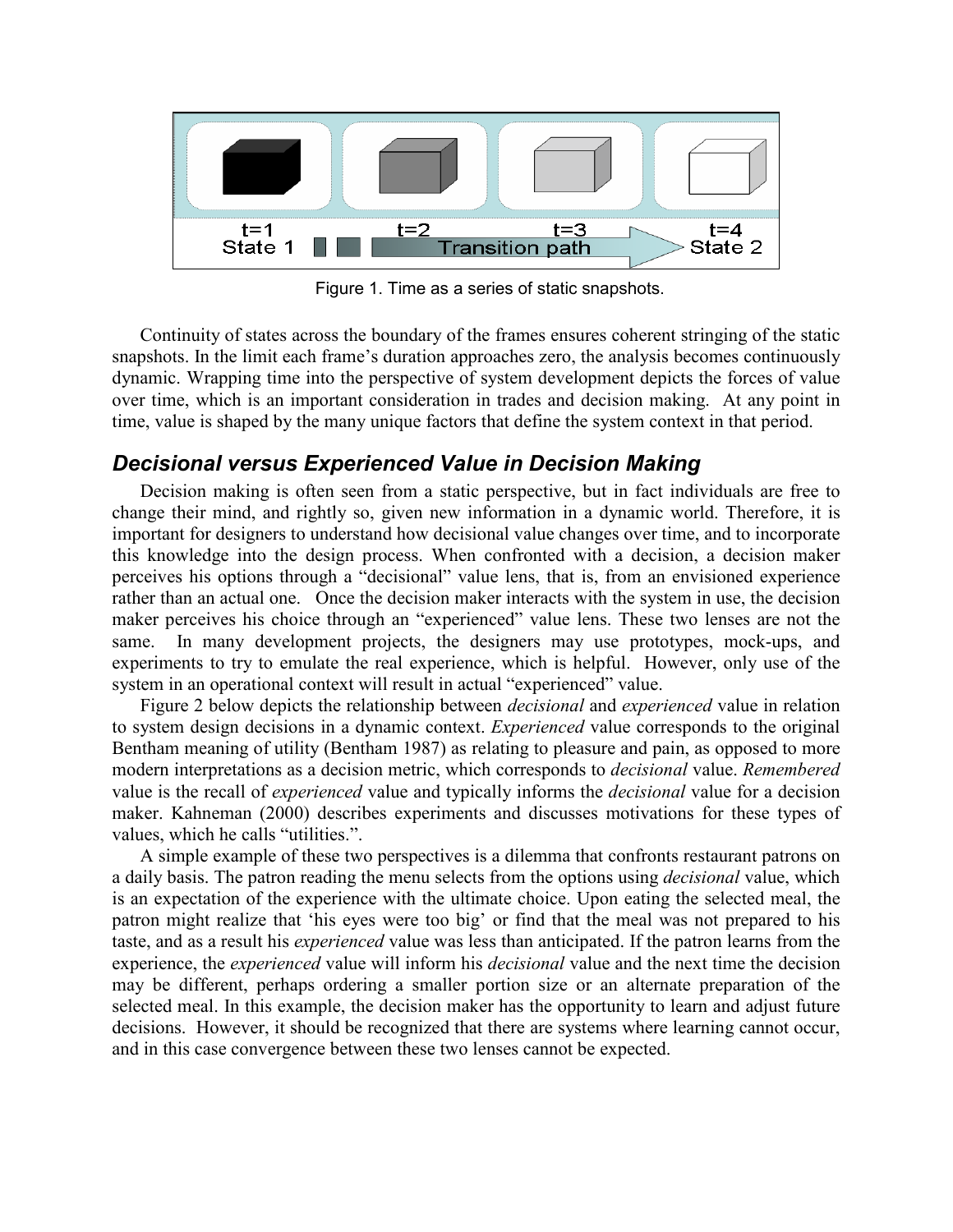

Figure 2. Dynamic value lenses: Decision versus Experienced Value.

One point to consider when making decisions about systems is to be aware of the nature of the metrics being used for the basis of the decisions. Structural metrics relate to the physical, or static, properties of the system. Operational metrics relate to the functional, or dynamic, properties of the system (Giachetti et al. 2003). Since these metrics may be assessed at different ends of the system choice timeline, two different value lenses may inadvertently be applied, resulting in inconsistent perspectives. Decisional and experienced values are fundamental concepts for tradespace exploration and for understanding how value perceptions shift over time.

### Tradespace Parameterization of Systems

Quantification is a necessary step in order to develop a concrete specification for understanding system changeability across the system lifespan. A reasonable approach to comparing a large number of systems simultaneously is through a tradespace (Ross and Hastings 2005). Figure 3 depicts the elements that go into tradespace development. First, the designer has a dialogue with key stakeholders to identify system value and system concepts. Next, the value is parameterized as attributes of the system (aggregated in this example as utility). The concepts are parameterized as design variables (aggregated in terms of a broadly defined "cost"). The design variable set represents the physical degrees of freedom for the system, including only those facets of the design over which the designer has some control. Iterative analysis is performed, resulting in a tradespace plot of utility versus lifecycle cost, with each point in the graph representing a specific design alternative.



Figure 3. Tradespace defined as shorthand representations of designer controlled technical parameters and stakeholder perceived value parameters evaluated in terms of utility and cost.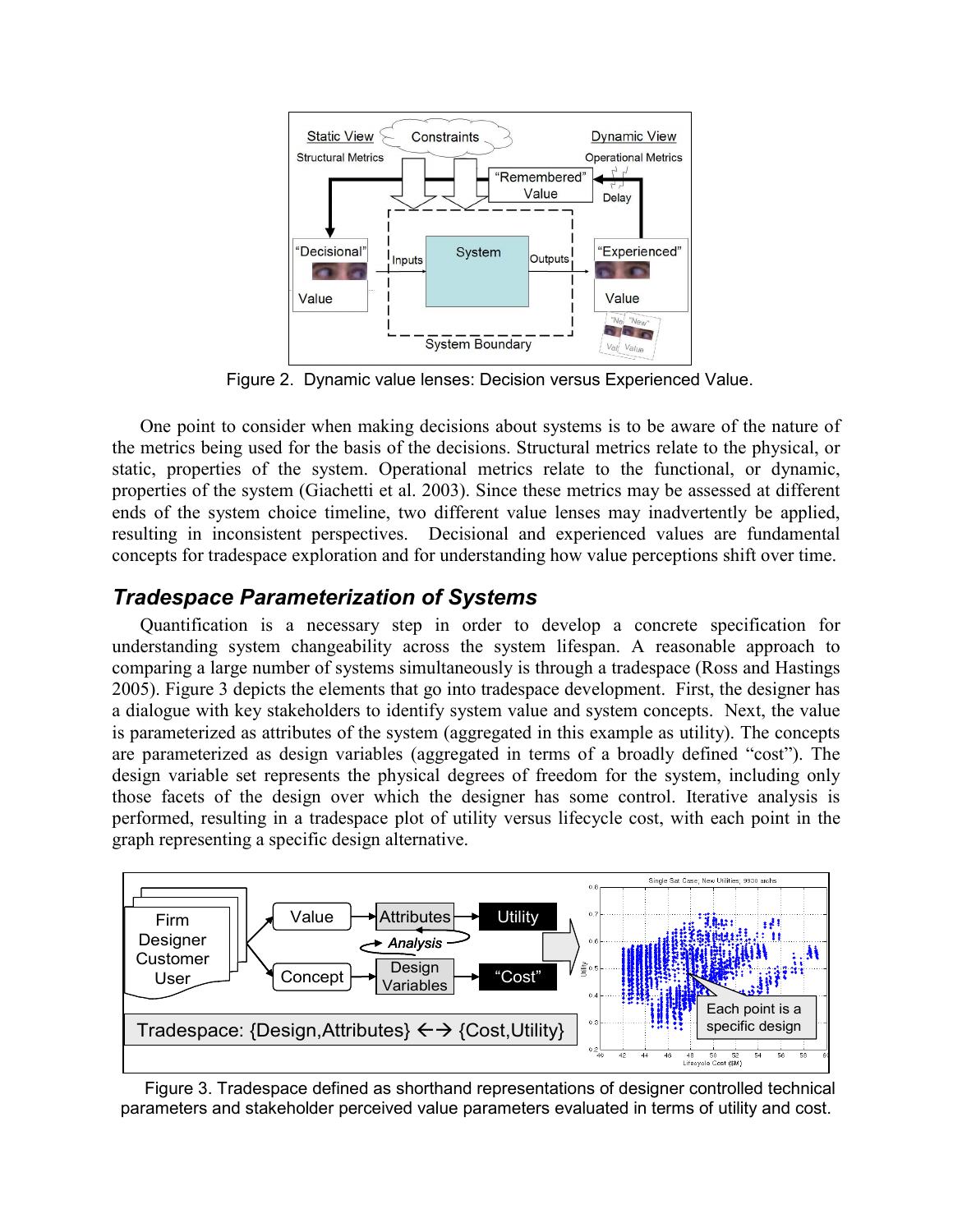Traditional systems engineering employs tradespace analysis in the early decisional phases in the system lifecycle, however these are typically oriented toward a static context and are rarely revisited in the lifecycle process. A dynamic tradespace exploration approach can help to realize value robust systems. This approach considers the system across contexts, or epochs, that are anticipated. Shifts in value expectations can be applied and the differential effects on design alternatives can be assessed. By adding consideration for how designs can move in a tradespace, tradespace exploration changes from being a 'front-end activity' in the sequential development process to a continuous mechanism for assessing system transition paths as contexts change, and for determining how the system can be transformed to address value shifts as it enters a new epoch.

# Epoch-Era Analysis

#### Conceptualizing System Timelines

The *system lifecycle* is the core construct that designers use to characterize the phases of a system during its lifespan, from initial concept to end of life. A number of engineering standards and formal processes have been published to provide guidance on the system lifecycle (ISO 2002, INCOSE 2007). System lifecycle processes are beneficial to the designer for organizing the various activities required to design, develop, and operate a system. The system lifecycle is comprised of phases that have defined end points, but these are typically based on the resources available to complete a set of phase activities. Thus, the system lifecycle view is an imposed artificiality for managing system activities, and does not explicitly consider system context as a dynamic variable. Further, traditional systems engineering takes a limited view of systems context. Rhodes and Hastings (2004) describe the importance of an engineering systems perspective applied to systems engineering practice to provide the enriched view of context that is necessary for large scale complex systems.

The traditional conceptualization of system timelines does not consider impacts of a diverse set of context changes. Further, the system lifecycle does not enable understanding of system value delivery across its lifespan. This does not imply that the system lifecycle construct is nonuseful; on the contrary it is essential for effective control and management of the system elements during its life. However, the designer must have other fundamental constructs for considering the temporal view to design highly complex systems that will be value robust to change. The static versus dynamic perspective and the 'decisional' versus 'experienced' value lens are constructs that inform the understanding of the temporal view. The parameterization of tradespaces provides an analytic basis to trade design alternatives in context of a temporal view.

Epoch-Era Analysis is an approach for conceptualizing system timelines using natural value centric timescales, wherein the context and expectations define the timescales. The full lifespan of system is referred to as the System Era, which can be decomposed into Epochs. An Epoch is a period of time for which the system has fixed context and fixed value expectations. Each epoch is characterized by static constraints, available design concepts, available technology, and articulated attributes. As changes trigger the start of a new epoch, the system may need to transform in order to sustain value, or else it may fail to meet expectations as defined for this new epoch, as illustrated in Figure 4 below.

Figure 4 illustrates the temporal evolution of a system as needs and contexts change. A system exists in Context 1 in Epoch 1 and has performance exceeding expectations. Expectations are represented by a band capturing the range from minimally acceptable to the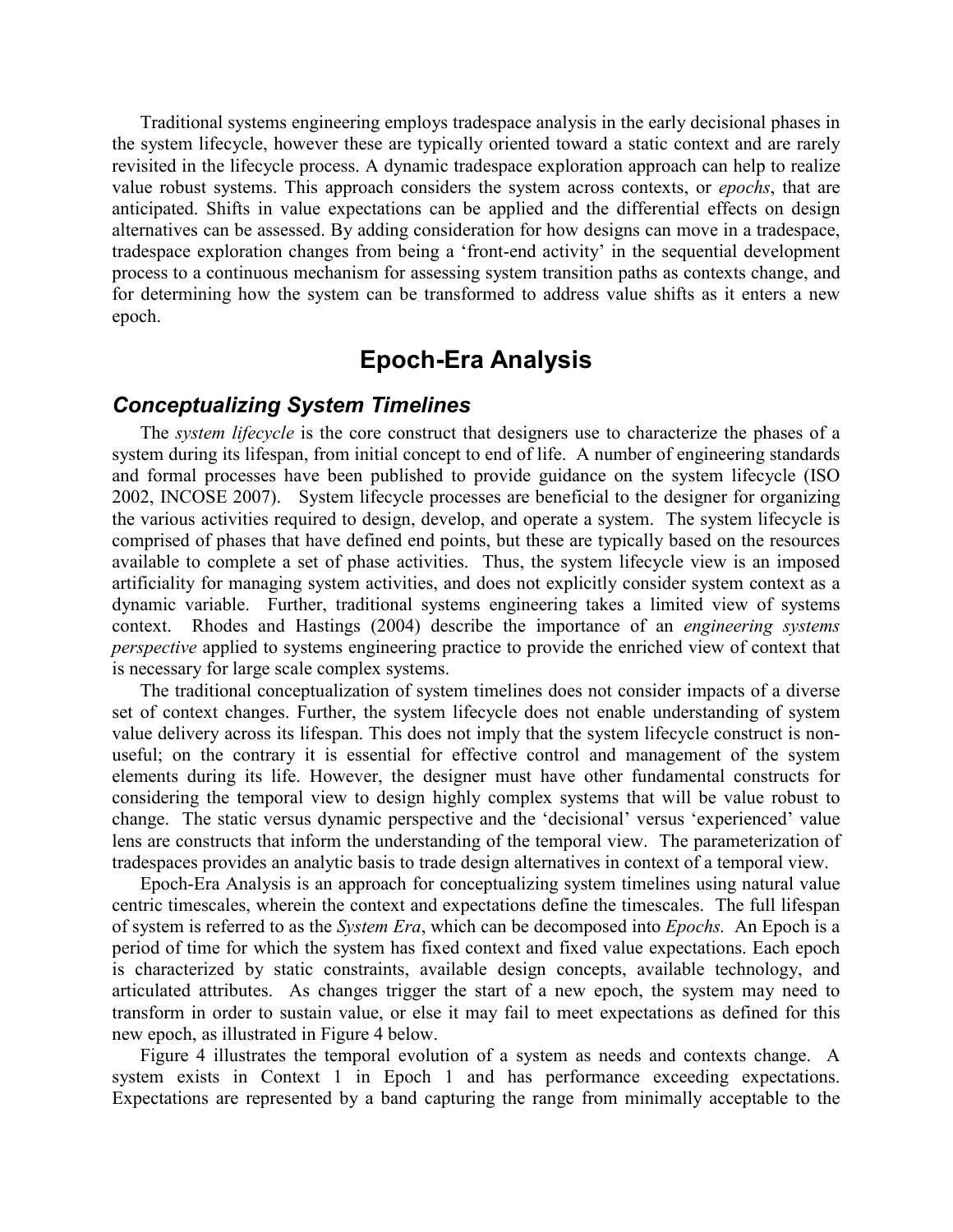highest of expectations. In Epoch 2, the context changes to Context 2 and the system when entering this context finds its performance is degraded. Yet, expectations are still met with the same system, so the system is relatively *robust* to the change in context. A change in expectation is shown in Epoch 3, with the context remaining the same as the second epoch; now the still unchanged system exhibits value robustness since it maintains value delivery in spite of changes in expectations. In Epoch 4, the system shows versatility by continuing to satisfy expectations despite the introduction of a new metric of need. Notice that even though the system no longer exceeds all expectations, it still does exceed the minimally acceptable level and thus is still successful. Finally, in Epoch 5, a change in context and a boost in expectations are too much for the system as-is; in this case the system must change in order to remain successful. If the system is capable of changing at acceptable cost, it is deemed flexible or adaptable, depending on the type of change desired (McManus et al., 2007).



Figure 4. System Needs versus Expectations across Epochs of the System Era

# Short Run and Long Run Analysis

In Economics, the difference between the short run and the long run, according to (Pindyck and Rubinfeld 2001) is that the short run is the "period of time in which quantities of one or more production factors cannot be changed," while the long run is the "amount of time needed to make all production inputs variable." The key distinction is that in the short run, some aspects of the analysis are fixed, while in the long run, everything is variable. Applying this concept to the analysis of systems over time results in the analogical comparison as shown in Table 1.

|                    | <b>Short</b> run         |                         | Long run             |                         |
|--------------------|--------------------------|-------------------------|----------------------|-------------------------|
|                    | <b>Fixed factors</b>     | <b>Variable factors</b> | <b>Fixed factors</b> | <b>Variable factors</b> |
| Economic           | Input factors such as    | Quantity demanded,      | none                 | all                     |
| <b>Analysis</b>    | labor, capital           | quantity supplied,      |                      |                         |
|                    | equipment, regulations,  | dollars and time spent  |                      |                         |
|                    | knowledge                |                         |                      |                         |
| <b>Engineering</b> | Objectives, constraints, | Design chosen, dollars  | none                 | all                     |
| <b>Analysis</b>    | stakeholder set,         | and time spent,         |                      |                         |
|                    | technology, concepts     | perceived value         |                      |                         |

Table 1. Fixed factors for analysis in Economics and Engineering for Short and Long runs.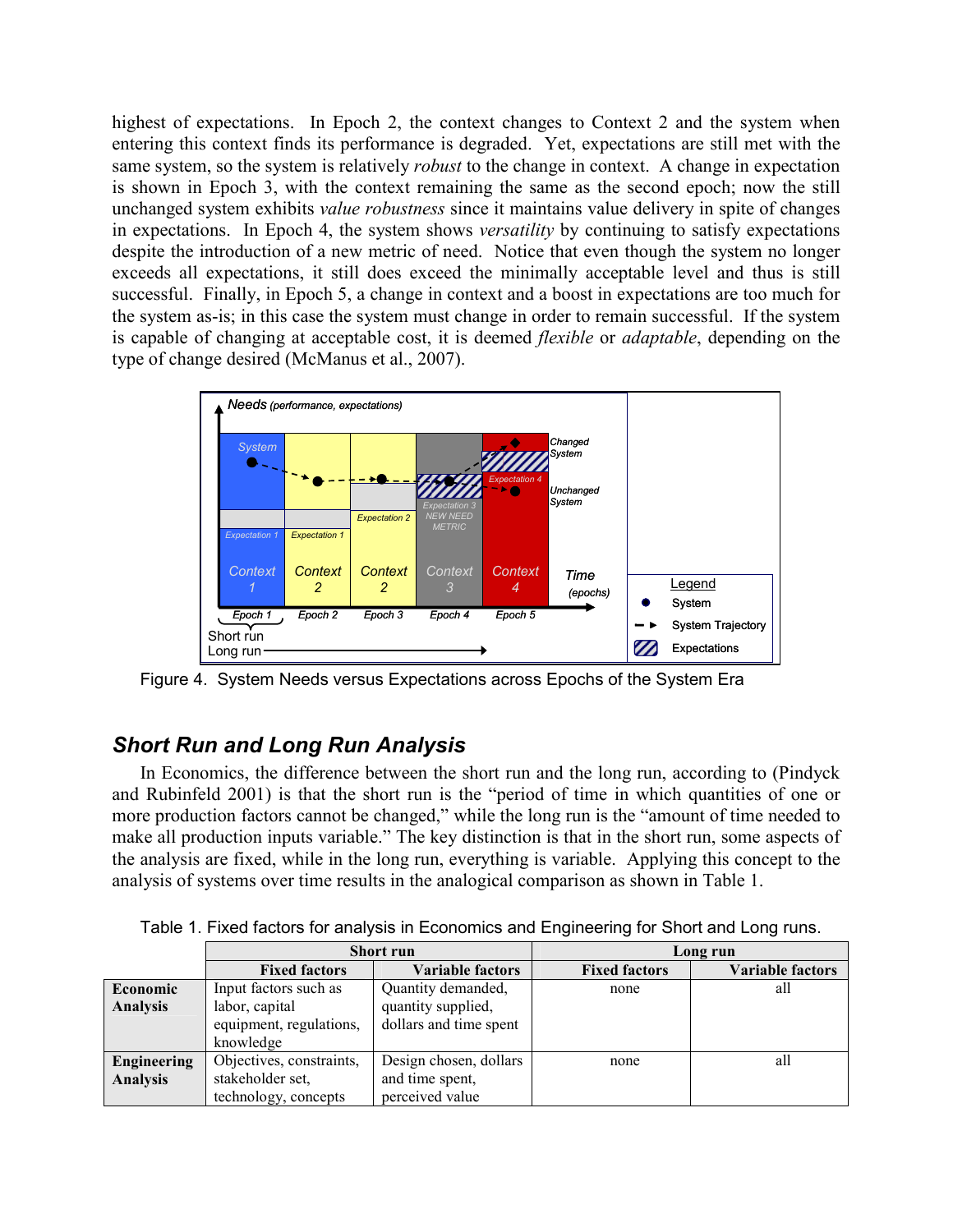Bringing in the concepts of context and time, and borrowing from economics, a system change scenario can be defined in terms of epochs. As noted above, the Epoch is a time period that bounds the change scenario, during which utility functions, constraints, design concepts, available technologies, and articulated attributes are defined. The purpose of the epoch is similar to short run analysis in Economics: to parse a complex problem into a series of simpler ones.

Similar to the economic short and long run analyses, many system aspects and constraints are "fixed" in the short run (epoch), but variable in the long run (era). For each epoch *i*, the duration of the epoch, as well as the beginning state,  $S_{i,b}$ , and ending state,  $S_{i,e}$ , must be defined. (If no change occurs, the two design states are the same.) Continuity of states means that the ending state of epoch *i* is equal to the beginning state of epoch  $i+1$ . Figure 5 shows a qualitative picture of a string of epochs, which together form the system era.



Figure 5. Example of Epoch string to form System Era.

An example system era for a satellite system with serviceability is shown in Figure 6. Epoch 1 begins with the system beginning of life (BOL), and as the system operates within the static context of this epoch, value degradation may occur and in this example, a major failure then occurs. There is service to restore the satellite to the prior level of value delivery in its continued operation. Then, a new context begins in Epoch 2, perhaps involving the introduction and expectations of a new technology, resulting in the same system being perceived by the stakeholders as having significantly decreased value. After a service to upgrade it with the new technology, possibly including a service time outage, the system again reaches a high level of perceived value. The system continues its operation in Epoch 2 until context changes result in another epoch. This continues until end of life (EOL).



Figure 6. Example Era for satellite with serviceability.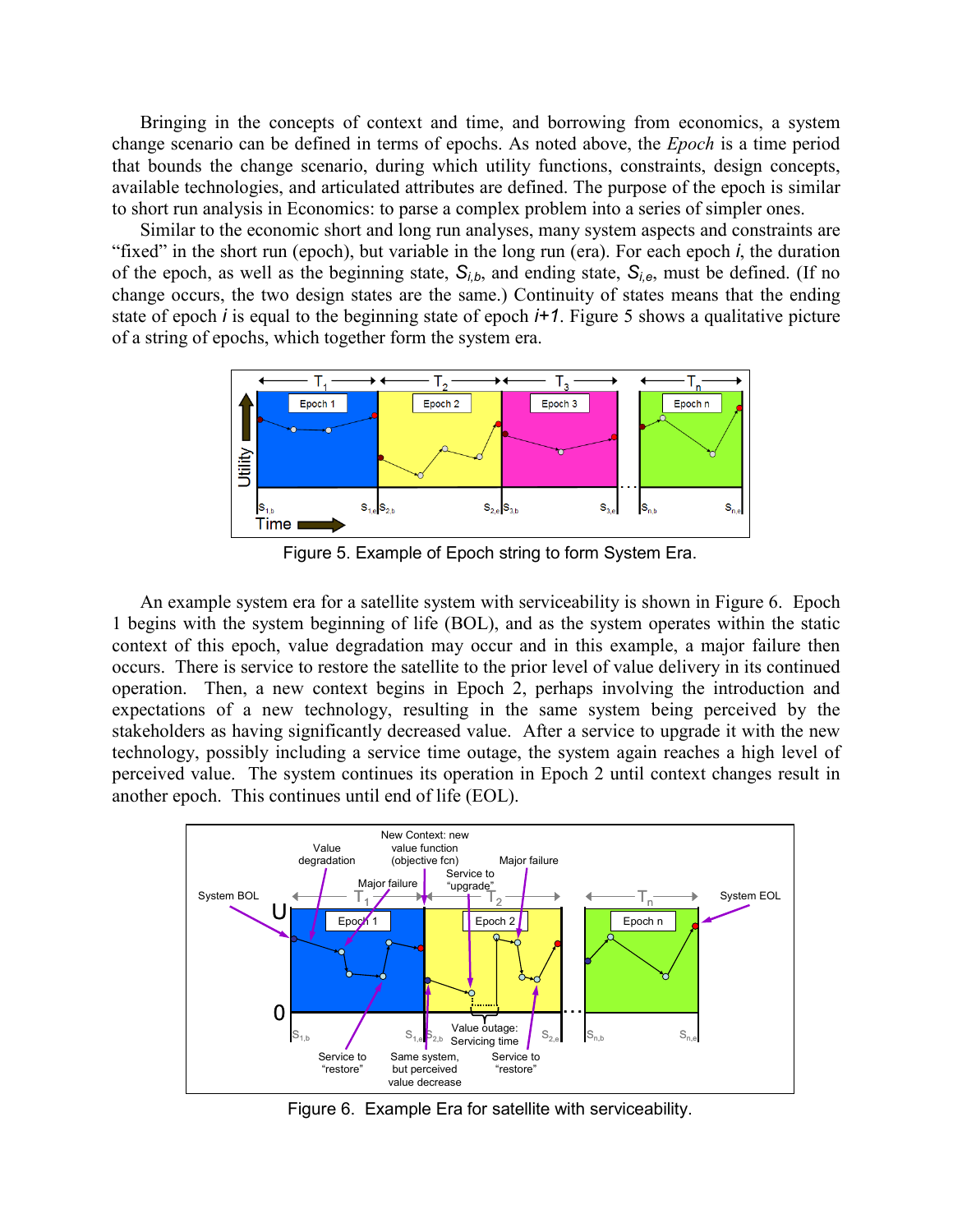During each epoch in the system era, path analysis can be conducted, utilizing an accessibility matrix generated in the tradespace exploration process, which denotes which designs in the tradespace are reachable from another design in the tradespace by application of a transition rule (Ross and Hastings 2006). A goal design can be specified, and paths from a baseline design to the goal can be derived using any specified transition strategy. Figure 7 shows an example for a single epoch, where the strategy is to find the minimum cost path from a start state (design 81) to an ending high utility state (Utility=0.97).



Figure 7. Example notional one Epoch path analysis.

The beginning design state  $S_{1,b}$  is specified, along with the preferences, the design concepts, constraints, available technology, and epoch duration. The accessibility matrix is calculated using the available transition rules defined for each point design. Allowable paths are investigated and the "best" path is determined according to the specified strategy (e.g. minimum cost or maximum utility, etc.) in order to reach the goal state  $S_{1,e}$ .

Now, suppose a new expectation for the system arises, necessitating the addition of a second epoch. The beginning state for the second epoch is the same as the ending state of the previous epoch. Even though the system is physically and functionally the same, the system could be perceived to have lower value due to perception shift in the new epoch. Figure 8 shows the adjustment of utility in the same system under the new context. The designer now tries to find another path in the new epoch in order to increase the value of the system. Again, path analysis can be readily applied to the tradespace.



Figure 8. Two Epoch path analysis with utility discontinuity due to new expectations.

It should be noted that the depicted utility drop across Epochs is only as a typical example of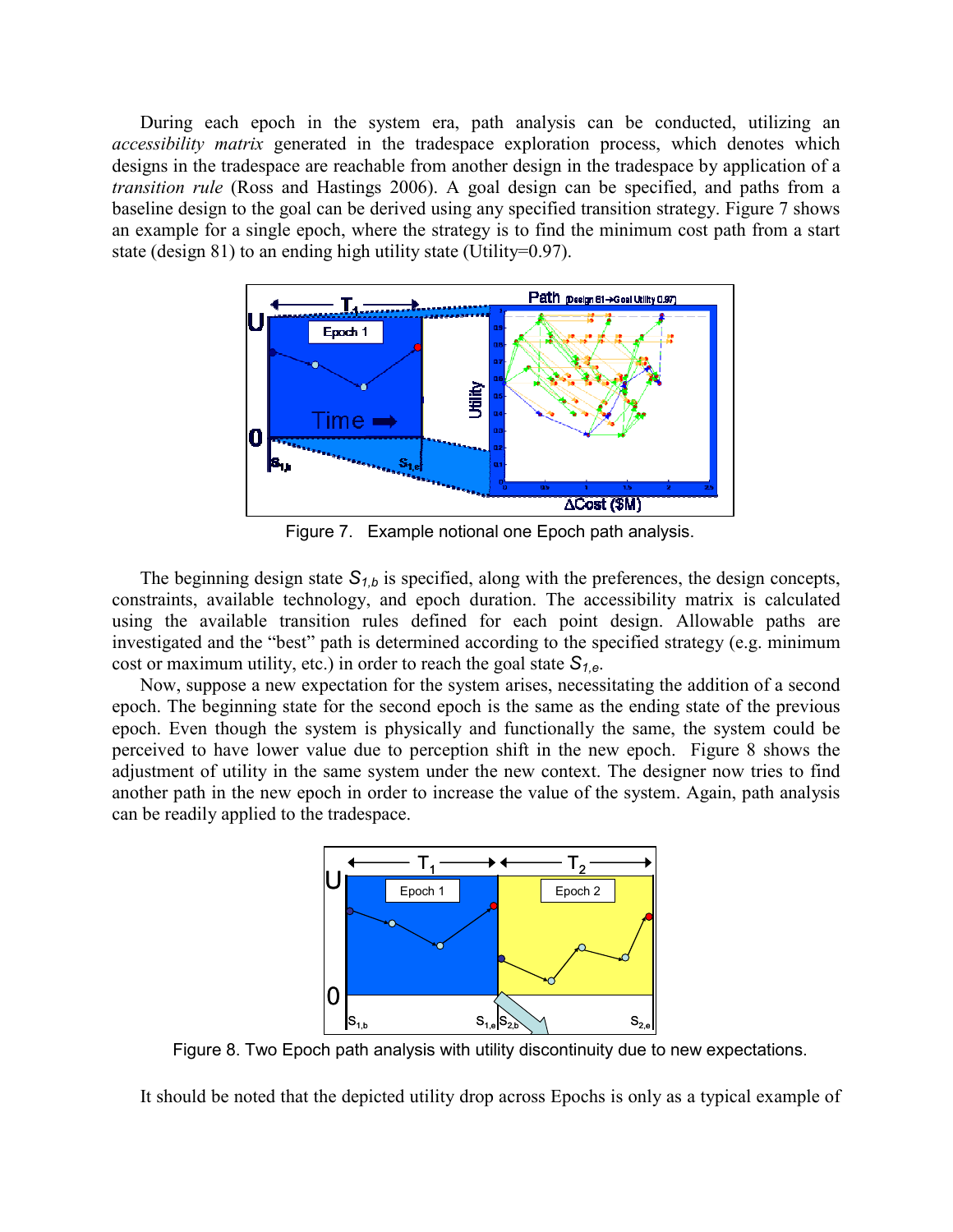what may happen when a changed set of preferences is levied on a system. In some cases, the new preference (expectations) may already be met by the system (a case of latent value in the system) and the utility may NOT drop across the Epoch boundary; it may even increase. For example, "the system already had the ability to give me X, even though I didn't know I needed it, but now I do."

# Considerations for Epoch-Era Analysis

There are a number of important considerations for performing Epoch-Era Analysis, including:

- 1. The Epoch timelines can be assessed at any point during the system lifecycle, not only during early conceptual design. As previously noted, this aspect enriches the traditional systems engineering practice of performing static tradespace analysis in the front-end concept phase. Tradespace exploration can be performed when a new epoch is recognized or anticipated. For analysis purposes, epochs can be known in advance, or in the moment, and can be deterministic, or probabilistic. As such, the mathematical treatment of the paths, costs, utilities, and times must appropriately match the uncertainty level of the data.
- 2. Value (expressed as utility) is determined during each epoch since perception is context dependent and varies with time. Strictly speaking, within an individual epoch the available technology is fixed, but can vary across the boundary from epoch to epoch, however. Given the dynamics of reality, the anticipation of new technologies may result in new (and perhaps higher) expectations on a system; however, this increase in expectations may not coincide with the availability of the actual technology. This results in a decrease in perceived utility during the gap between expectation and experience on that technology. Once that technology is available, a new epoch begins, and the utility may jump as soon as it is incorporated into the system. It is important to note that utility is only well defined within a given epoch; the absolute numbers cannot be compared across epochs. It may be the case in absolute terms that a user is much more pleased tomorrow, given a new technology, than today. But ignorant of tomorrow's technology, that same user "could be perfectly happy today."
- 3. Selection of the system Epoch end state is dependent on the strategy for the Epoch. No absolute correct or "best" design exists without subjectively specifying the "best" strategy. Strategies can include seeking maximum utility, minimum cost, minimum time, minimum risk, or any combination, among others.
- 4. Strategies themselves can be predictive, adaptive, or static, meaning an analyst can use them to predict "best" paths for a system given present knowledge of the future, to adapt given new information about current and future epochs, or to statically drive a particular agenda for a fixed set of objectives and technology in a changing world. The system analyst can use the epoch analysis while the system is in operation, continuously updating probabilities and value data to determine the "best" path to other designs, as well as the "best" goal design to pursue in each epoch.
- 5. The epoch is a mechanism for stringing together short runs (Epochs) into the long run (System Era), and as such, it may make sense to sometimes "take the longer view" rather than only seek the best solution for a given epoch. It is possible, due to the path-dependence of design transitions, that some future "best" state may only be accessible by accepting the "bad" designs in the short run. Such insight can be gained using this analysis approach.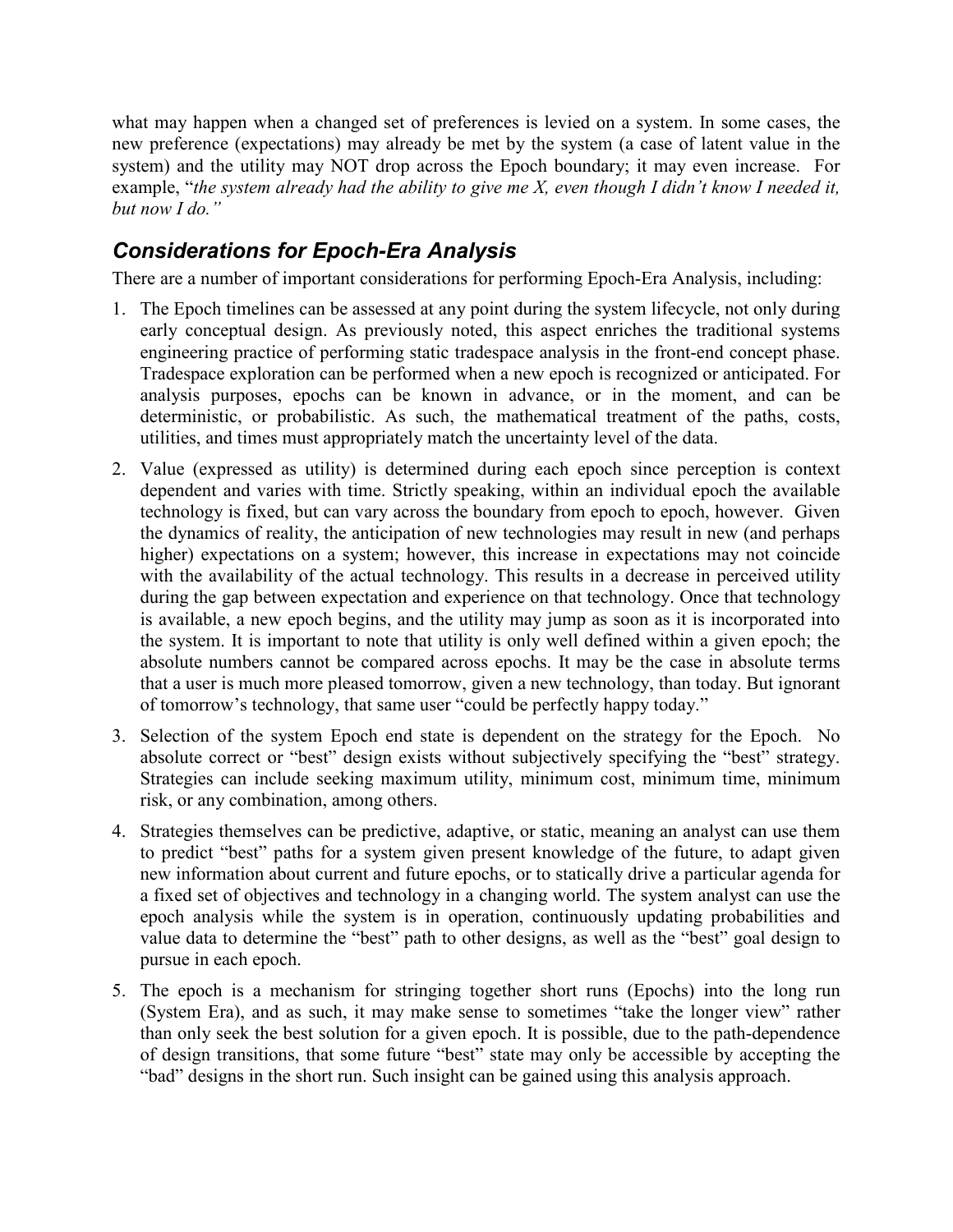- 6. The modularity of the Epoch-Era Analysis approach enhances overall tradespace exploration. Since a "full" tradespace is generated in each Epoch, and the costs and utilities plotted are independent of design alternatives, the epoch tradespace network is not dependent on the starting, or baseline design chosen for that epoch. As such, system era timeline analysis is modular by design. Various epochs can be specified in advance and strung together in various orders, since order is not always known. Paths within and across these timelines can be calculated according to arbitrary strategies. In this way, system era timeline analysis is reusable, with the analyst able to update calculations and strategies as new information becomes available.
- 7. At least two distinct approaches for achieving value robustness can be identified using the Epoch-Era Analysis, as shown in Figure 9 below. One approach is to minimize the need for changeability, wherein the designer seeks designs with no need to transition, which remain high value in spite of epoch changes. This approach identifies designs most "passive value robust," where the "clever design" continues to deliver value as context and expectations changes occur. The second approach is to maximize the need for changeability, wherein the designer seeks designs with the ability to transition to other designs, which allow the system to move to high value perception across epoch changes. This latter approach identifies "active value robust" designs.



Figure 9. Active versus passive value robustness across two Epochs.

# Epoch-Era Analysis Method as Boundary Spanning Activity

The practice of conducting tradespace studies in the design of a system often occurs in two non-intersecting activities. The first instance of tradespace studying occurs at the conceptual level through the use of 'storyboarding' to define high-level scenarios. In this case, the activity is typically performed by system architects for the purpose of defining system concepts and communicating with stakeholders in an effort to learn more about their needs, expectations, and preferences. The outcome of this type of tradespace study is usually a set of "cartoon-like" graphics, and narrative operational concepts or scenario descriptions. Kazmen et al. (2000) describe the importance of scenario-based analysis in software architecting, advocating the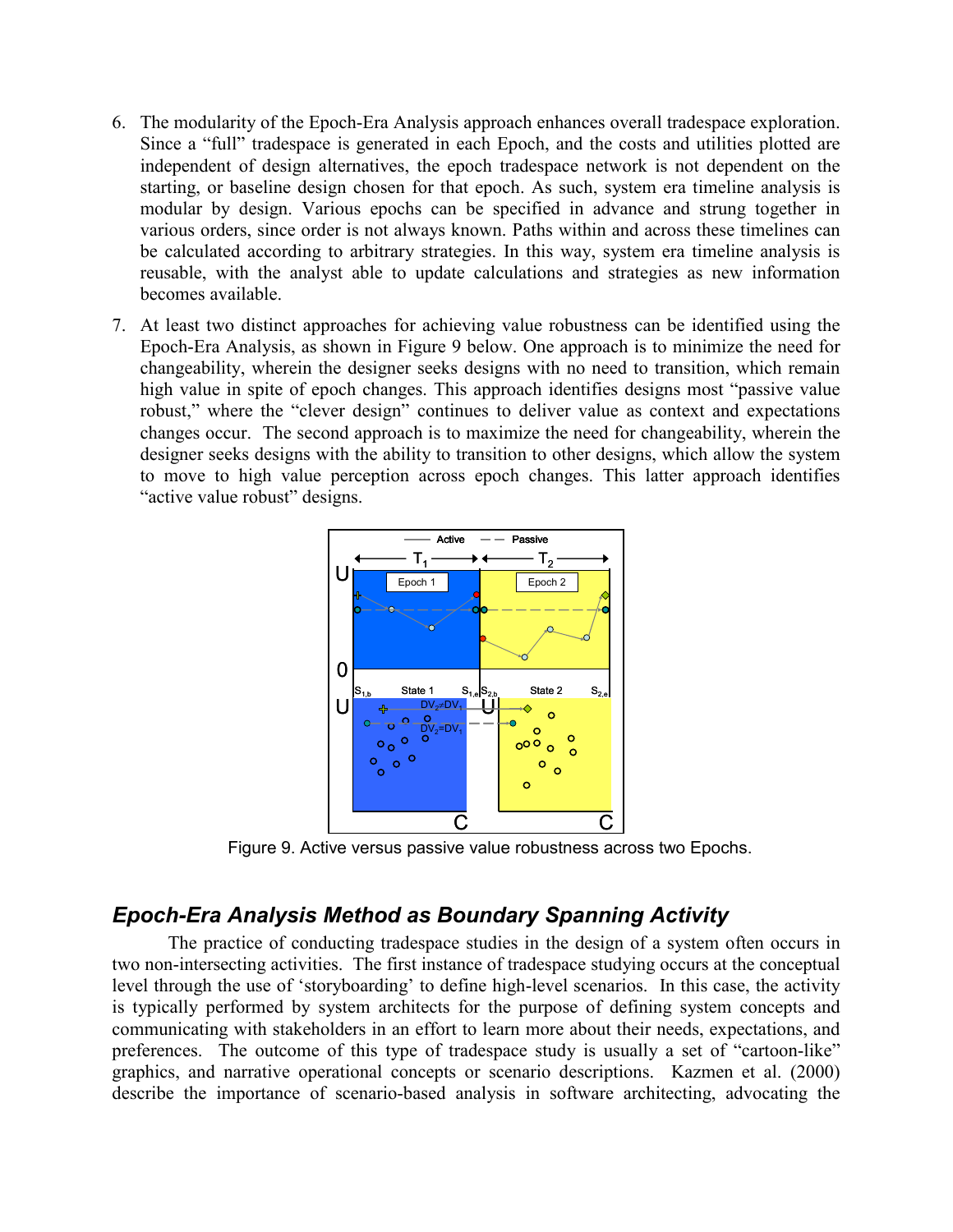approach of linking high level scenarios with analytic models, calling for a discipline of "architectural engineering" wherein design decisions are motivated by scenarios and supported by design analysis.

The second instance of tradespace studying uses deep analytic methods, usually modeling and simulation based. In this case, the activity is performed by technical engineering specialists and analysts, and the outcome is in the form of a model and/or a highly technical report. A shortfall of current approaches is that the activities are for the most part independent, and focus on two distinct aspects of the design. Decoupled, the separate approaches miss opportunities for informing architectural and design choices of mutual benefit. Epoch-Era Analysis as a tradespace exploration practice is boundary spanning, with an integrated process:

- 1. First, possible scenarios and architectural trajectories are defined by the system architecting team for the epoch(s), and shared with the analysts.
- 2. Working together, the architect(s) and analysts detail various characteristics and variables to be used in the deeper analysis, as shown in Table 2 below.
- 3. Next, the analysts develop the detailed models in context of the Epoch-Era framework using the defined set characteristics and variables.
- 4. Software is then used to produce graphic visualizations of large numbers of designs that are readily understood and interpretable.
- 5. The resulting information is at the level that it can be used to enable effective communication between system architect, system stakeholders, and analysts. Thus, the outcome of the activity can now be used for an effective dialogue among all of the stakeholders engaged in exploring the design options.

A strength of Epoch-Era Analysis is that it is suited to the interests and information preferences of both the architect and the analyst. It accommodates and brings together both the architect's architecture trajectory viewpoint and the analyst's point design viewpoint. As such, it provides a unifying method so that decisions can be mutually explored and determined. As described in the next section of the paper, this is aided by the shared set of constructs and descriptive elements used to capture information for the analysis.

# Capturing Information for Epoch-Era Analysis

Developing the information for a given epoch, the set of information to be captured, includes:

- Epoch Identifier, describing the duration and goals of the epoch
- Constraints, characterizing the imposed fixed boundaries for consideration of the epoch including resource, political, market, operational, physical and other constraints
- Constants, describing design variables which do not change within the epoch, including those set up the designer or those beyond the control of the designer
- Preference Space, detailing the decision makers, and for each, their attributes, attribute priorities, utility functions, and changeability acceptability thresholds
- Design Space, details the design variable set, baseline design, path enabling parameters, transition rules, and cost functions
- Model Space, describes any visual or descriptive scenario that informs the analysis, and the analytic model(s) used in the analysis.

Table 2 describes the full set of information that is needed to characterize an epoch for analysis.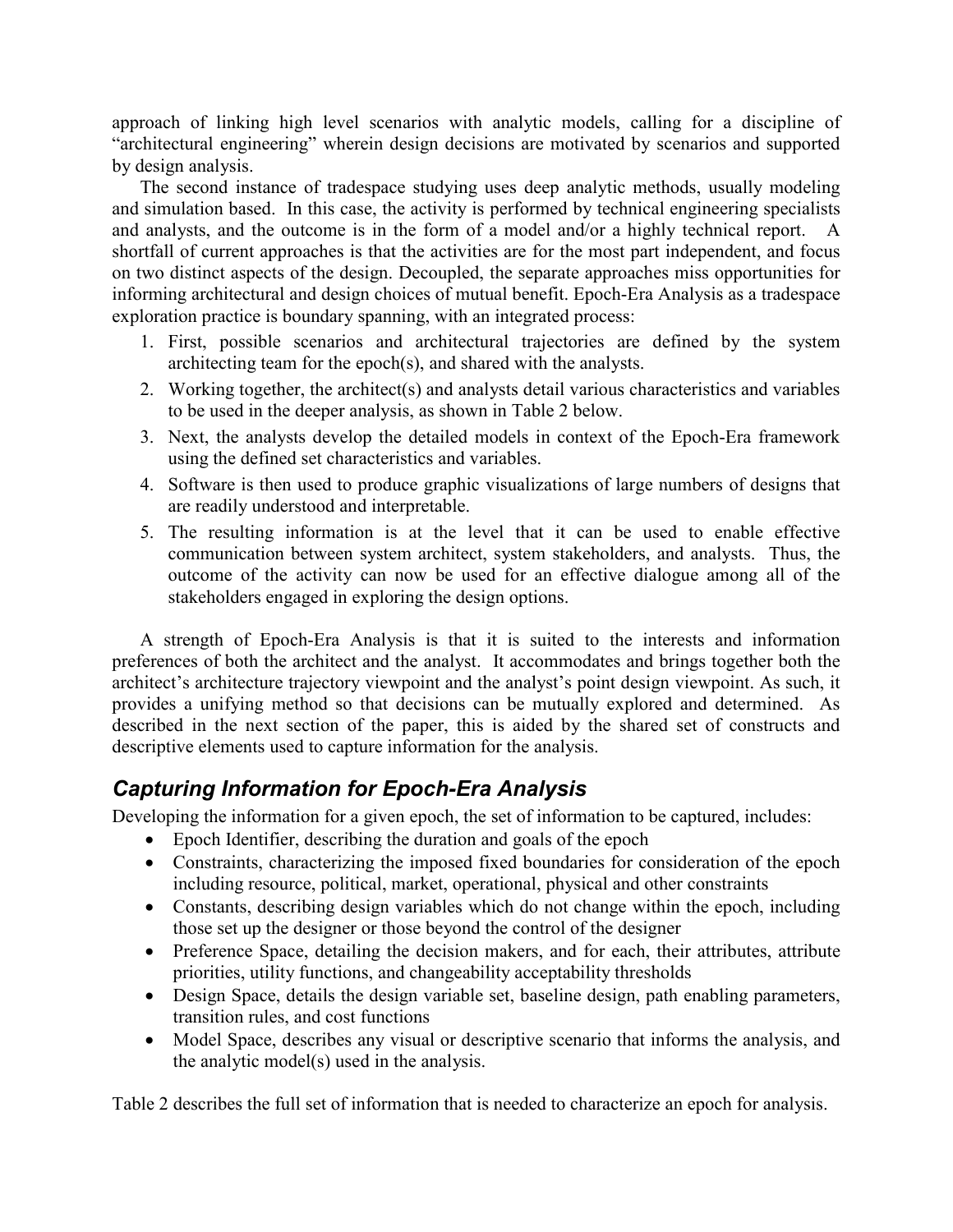|  | Table 2. Example Epoch-Era Analysis Descriptive Element Template. |  |
|--|-------------------------------------------------------------------|--|
|  |                                                                   |  |

|                                                      | Analysis for X-TOS System Era - Epoch n                                                                                                                     |  |  |
|------------------------------------------------------|-------------------------------------------------------------------------------------------------------------------------------------------------------------|--|--|
| <b>Epoch Identifier</b>                              | <b>Description</b>                                                                                                                                          |  |  |
| <b>Epoch Name</b>                                    | The descriptive name for the epoch, for example: X-TOS Initial Operating Scenario                                                                           |  |  |
| <b>Epoch Duration</b>                                | Finite duration for the epoch, for example: five years, or until system context change                                                                      |  |  |
| Epoch Goal                                           | Overall goal for epoch, for example: Find Maximum Utility Design At $S_{i,e}$                                                                               |  |  |
| <b>Constraints</b>                                   | <b>Description</b>                                                                                                                                          |  |  |
| Resource                                             | All of the resource related constraints including time, financial, manpower, and others,                                                                    |  |  |
|                                                      | for example: Must spend less than \$100M over 5 years                                                                                                       |  |  |
| Political                                            | The political related constraints which may be by formal policy or implicit, for                                                                            |  |  |
|                                                      | example: Must not use foreign launch vehicle                                                                                                                |  |  |
| Market                                               | Market constraints including limitations imposed and windows of opportunity                                                                                 |  |  |
| Physical                                             | Physical system constraints including limits by physical laws, spatial limits, etc.                                                                         |  |  |
| Operational                                          | The operational constraints in regard to system performance and other operating                                                                             |  |  |
|                                                      | considerations, for example: Must provide less than 5 Gbps downlink data rate                                                                               |  |  |
| Other                                                | Any other constraints not enumerated in the previous categories.                                                                                            |  |  |
| <b>Constants</b>                                     | <b>Description</b>                                                                                                                                          |  |  |
| Constant Variable Set                                | The set of design variables that is constant within this epoch.                                                                                             |  |  |
| {CON}                                                |                                                                                                                                                             |  |  |
| Controllable                                         | The constants which are controllable by the designer.                                                                                                       |  |  |
| Uncontrollable                                       | The constants which are beyond the control of the designer.                                                                                                 |  |  |
| <b>Preference Space</b>                              |                                                                                                                                                             |  |  |
|                                                      | Description                                                                                                                                                 |  |  |
| Decision Maker set, {DM}                             | The set of decision makers for the epoch, for example: system user                                                                                          |  |  |
| Number of DM {DM}                                    | The number of decision makers for the epoch, for example 1                                                                                                  |  |  |
| Attribute set, $\{X^{M}\}_{i}$ :                     | Attribute set for the epoch, defined for each decision maker i. For example: {Data                                                                          |  |  |
| Attribute Priorities, $\{k^M_{ij}\}$ .               | Lifespan, Latitude Diversity, Equator Time, Latency, Sample Altitude}<br>The priorities on a scale of 0 to 1, defined for each decision maker, for example: |  |  |
|                                                      |                                                                                                                                                             |  |  |
| Single attribute utility                             | [0.3, 0.125, 0.175, 0.1, 0.425]<br>Single attribute utility curves for the epoch for each decision maker.                                                   |  |  |
|                                                      |                                                                                                                                                             |  |  |
| curves, $U_i(X_i)$ :<br>Multi-attribute utility      |                                                                                                                                                             |  |  |
|                                                      | Multi-attribute utility curves for the epoch for each decision maker.                                                                                       |  |  |
| curve, $f(U(k_i, U_i))$ : MAUF<br>Changeability Cost | The highest level change cost that a decision maker is willing to accept, for example                                                                       |  |  |
| threshold, $\hat{C}$ :                               | \$50M                                                                                                                                                       |  |  |
| Changeability Time                                   | Changeability acceptable time threshold of a decision maker; this varies if making                                                                          |  |  |
| threshold, $t^{\hat{}}$ :                            | decision for short term (this epoch only) or longer term (multi-epochs).                                                                                    |  |  |
| <b>Design Space</b>                                  | Description                                                                                                                                                 |  |  |
| Design variable set,                                 | The set of design variables for the epoch, For example {Inclination, Apogee Altitude,                                                                       |  |  |
| $\{DV^N\}$ :                                         | Perigee Altitude, Communication Arch, Total DeltaV, Propulsion Type, Power Type,                                                                            |  |  |
|                                                      | Antenna Gain}                                                                                                                                               |  |  |
| Baseline design, $DV_{base}$ :                       | Baseline design from the previous epoch; if this is first epoch then there is no baseline.                                                                  |  |  |
| Path-enabling variable set,                          | The variable set whose purpose is to enable new paths in the epoch tradespace,                                                                              |  |  |
| $\{IV^P\}$ :                                         | lowering transition cost or adding paths.                                                                                                                   |  |  |
| Transition rule set, $\{R^{K}\}$ :                   | Rules for how to change design variable values, where change in one may result in                                                                           |  |  |
|                                                      | change in another. For example, R1: Plane Change (burn on-board fuel to alter                                                                               |  |  |
|                                                      | inclination), R2: Apogee Burn (burn on-board fuel to alter apogee), etc.                                                                                    |  |  |
| Cost function, $F_c$ (CON,                           | The cost function for the design, based on the constants, design variables, and the path                                                                    |  |  |
| DV, IV                                               | enabling variables, for example mass-based cost-estimating relationships.                                                                                   |  |  |
| <b>Model</b>                                         | Description                                                                                                                                                 |  |  |
| Scenario                                             | Visual and descriptive scenario, developed by Team ABC                                                                                                      |  |  |
| Model(s) to be used, $F_{XM}$                        | The model(s) to be used, for example X-TOS code version 1.1 developed by Team                                                                               |  |  |
|                                                      | XYZ.                                                                                                                                                        |  |  |
|                                                      |                                                                                                                                                             |  |  |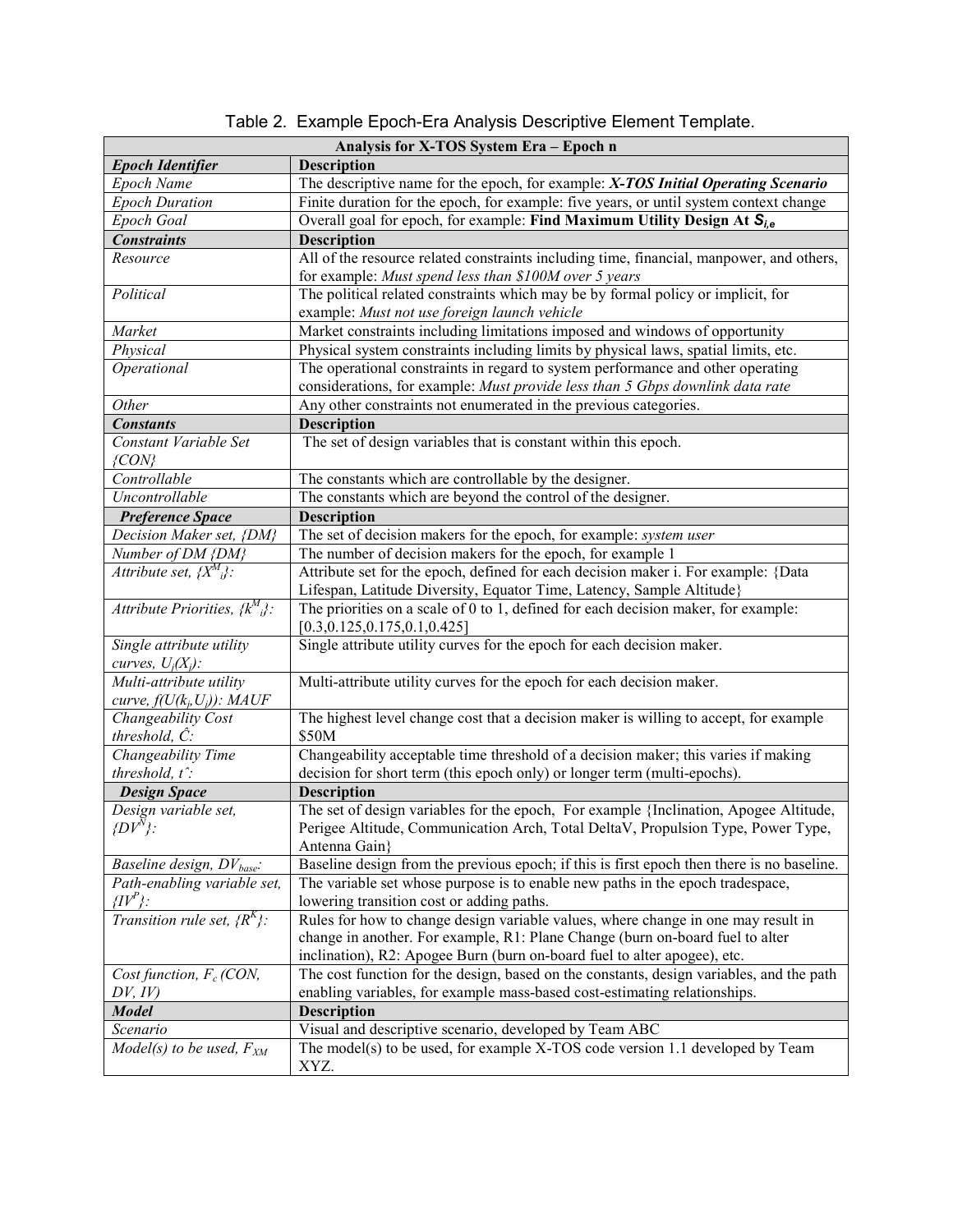## **Discussion**

This paper introduced the concept of Epoch-Era Analysis as an approach for visualizing, communicating, and analyzing systems timelines through changing contexts. This area of research is important, as current analysis methods fall short of what is needed to address designing systems that will be capable of sustained value delivery in a dynamic world. Further, a gap exists between the concept tradespace exploration activity performed by system architects and that which is performed by analysts using detailed approaches and models. To address these concerns, the authors are pursuing four research directions as extensions of the work presented in this paper.

The first research direction involves deeper exploration of system context and decision analysis processes. Epoch-Era Analysis enables a more rigorous exploration from the temporal view, and there are a number of associated concepts and constructs to be further explored that will support this type of analysis. An area of interest is the decision making processes of individuals and small groups in making system concept, architectural, and design decisions. Related to this area of decision making is the need to examine the impacts of cognitive biases and impacts of different decision support environments.

The second research direction is evaluation of specific techniques that have emerged for time-based analysis, and their potential for augmenting Epoch-Era Analysis. Foundational concepts of the metasystems methodology presented by (Hall 1989) are of interest, wherein his vision was for a synthesis of systems methods to seek "value truths by matching the properties of wanted systems, and their parts, to perform harmoniously with their full environments over their entire lifecycles." Scenario analysis is one technique that has been used effectively as a technique by software engineering. Scenarios are "narratives of expected or anticipated use of a system from both development and end-user viewpoints" (Kazman, et al, 2000). Scenario analysis is typically used as part of an overall requirements engineering process for a single development effort, rather than for more conceptual and continuous tradespace exploration. Boardman (et al 2005) describe the use of the Systemigram™ Technique for visualizing a system of systems, including its usefulness as a tool for dialog. This technique is one example of formalization of tradespace exploration outcomes by architects.

The third area seeks to further develop and validate Epoch-Era Analysis on real world programs, including systems and systems of systems. An upcoming project funded by the US Government will conduct a large-scale Epoch-Era Analysis study of a complex space system architecture. It is anticipated that the study will result in further innovations, for example as a method for quantifying, visualizing, and communicating "ilities." McManus et al. (2007) describes some of the early thinking on this topic. Using Epoch-Era Analysis for quantifying "ilities" will likely provide leverage for designers to better understand how to adjust the pathenabling variable set, that is, to be able to actively design for "ilities" such as flexibility, versatility, agility, and survivability.

A fourth research direction focuses on creating educational innovations and thinking constructs to enable a shift in the engineering mindset toward the value robustness paradigm. This research includes performing case studies, conducting research with industry, developing teaching cases, and capturing new knowledge based on trial use of the method in the field. Additionally, it is important to understand where this type of analysis could be inserted into ongoing engineering education classes in academia and in the practitioner community. In particular, there is a need to assess education mechanisms for informing senior decision makers, as new methods and analysis approaches will not be effective unless practitioners at multiple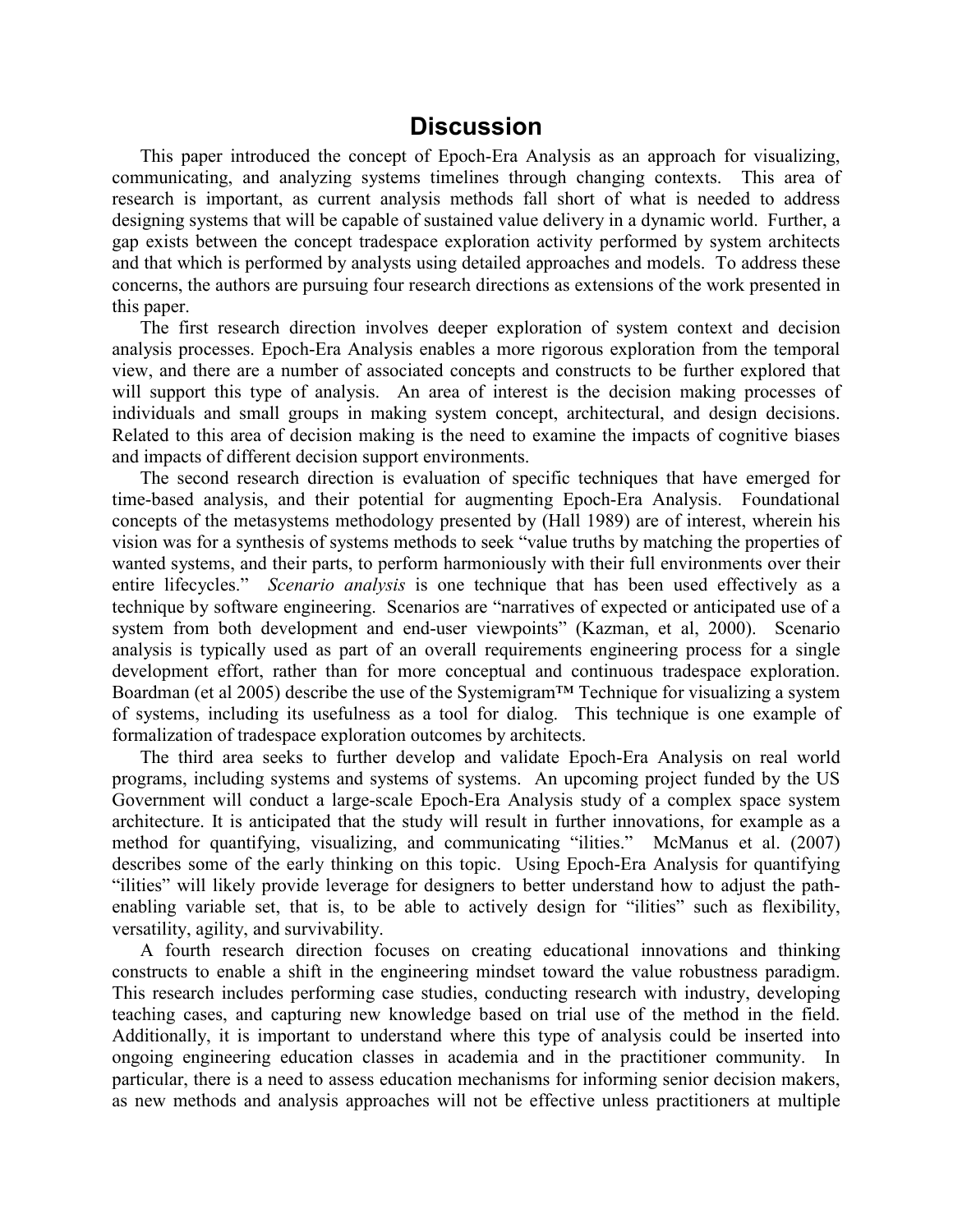levels are informed and educated on appropriate use.

## **Conclusion**

The constructs of system *era* and *epoch* provide a mechanism for effective temporal tradespace exploration for engineering systems under the value robustness paradigm. Exploration of the tradespace across the entire system era and its anticipated (and actual emergent) epochs provides a mechanism for assessing system transition paths as contexts and expectations change. Epoch-Era Analysis serves, first of all, to provide qualitative constructs for visualization and communication of value over time in shifting epochs. Rigorous era analysis provides the quantitative construct for parsing the problem into simpler ones, wherein expected value calculations and other analysis can be performed. Together, these enable multi-level analysis for system options to sustain value delivery within and across changing epochs. Furthermore, the analysis provides a method to bring together the work of architects and analysts, the former having an architectural trajectory view and the latter having a discrete point design view. The use of Epoch-Era Analysis, as part of tradespace exploration, provides a means for the natural extension of static views to the dynamic view that is essential for designing systems for changeability.

The Epoch-Era Analytic approach will enable the designer to think in a more continuous and anticipatory manner in a world that demands engineering of highly complex systems. Of course, the designer is limited in predictive and cognitive capability, and therefore cannot predict all future scenarios. As such, the qualitative frame and quantitative approach selected will limit the valuation results. Nonetheless, Epoch-Era Analysis does significantly expand the tradespace exploration process. This analysis greatly enriches the temporal viewpoint of the systems designer, providing a natural value-centric scale for system timeline conceptualization, and allowing for the discovery and development of value robust systems in the contemporary environment. An additional benefit is that Epoch-Era Analysis can be implemented as a boundary spanning activity to integrate the conceptual level tradespace exploration of system architects and the deep analytic results produced by technical experts and modelers.

### References

- Boardman, J, Wilson, M., and Fairbairn, A., "Addressing the System of Systems Challenge", INCOSE International Symposium, Rochester, NY, July 2005
- Bentham, J., "From an Introduction to the Principles of Morals and Legislation" in Utilitarianism and Other Essays. J.S. Mill and J. Bentham. New York, NY, Penguin Books: 65-112, 1987

Carlson, J. M. and Doyle, J., "Highly Optimized Tolerance: Robustness and Design in Complex Systems." Physical Review Letters 84(11): 2529-2532, 2000

Fricke, E. and Schulz, A., "Design for Changeability (DfC): Principles to Enable Changes in Systems Throughout Their Entire Lifecycle." Systems Engineering 8(4): 342-359, 2005

Giachetti, R. E., et al., "Analysis of the structural measures of flexibility using a measurement theoretical framework." International Journal of Production Economics 86: 47-62, 2003

Hall, A. D. III, Metasystems Methodology, Oxford, England: Pergamon Press, 1989

INCOSE, INCOSE Systems Engineering Handbook, v 3.1, INCOSE 2007

ISO, ISO/IEC 15288: 2002, Systems Engineering - Life Cycle Processes, International Standards Organization (ISO), 2002

Kahneman, D., "Experienced Utility and Objective Happiness: A Moment-Based Approach." in Choices, Values, and Frames. D. Kahneman. Cambridge, UK, Cambridge University Press: